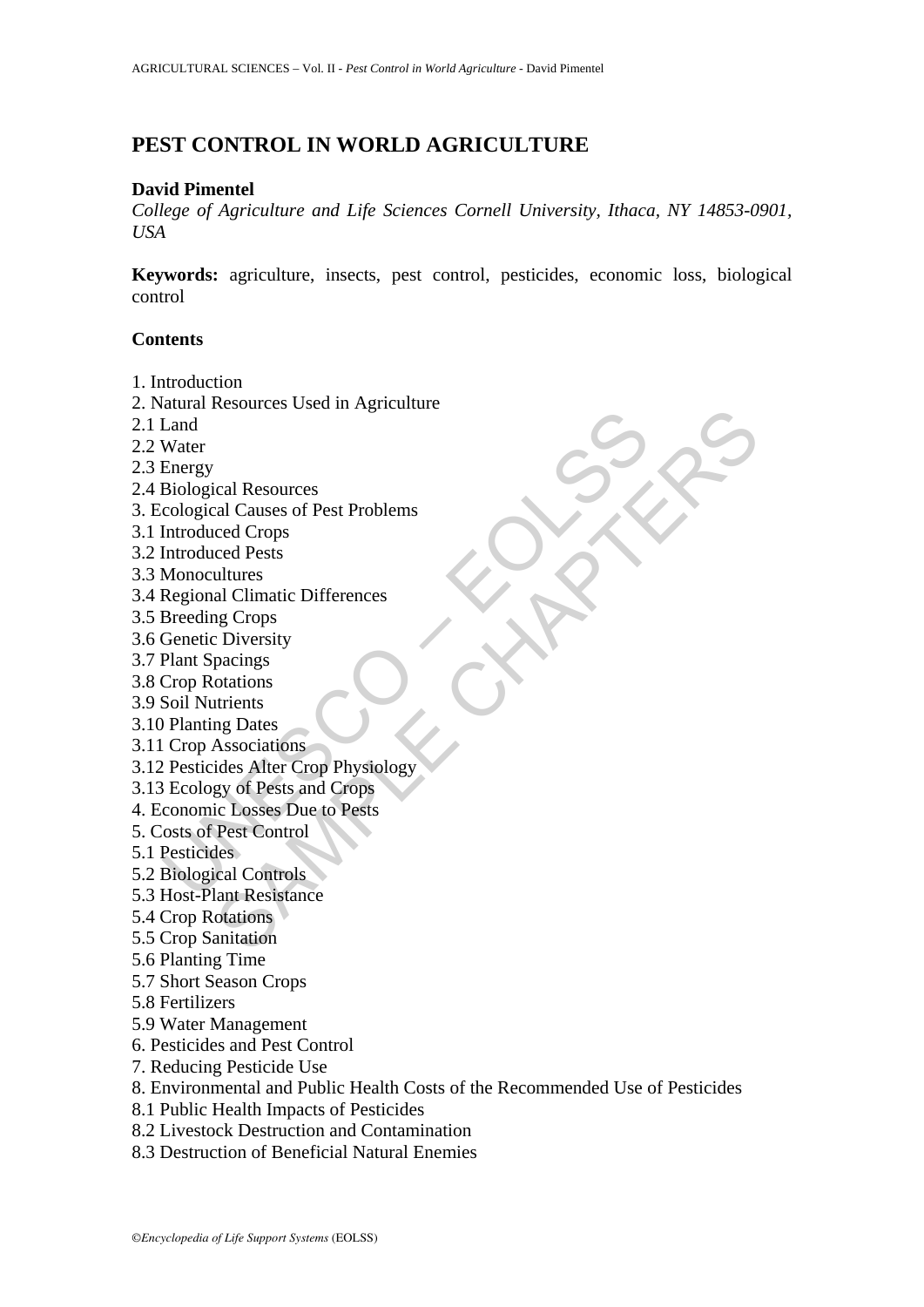8.4 Costs of Pesticide Resistance 8.5 Losses of Honey Bees and Other Pollinators 8.6 Fish Kills 8.7 Birds Killed by Pesticides 9. Conclusion Bibliography Biographical Sketch

#### **Summary**

Insect, plant pathogen, and weed pests destroy more than 40% of all potential food production each year. This loss occurs despite the application of approximately 3 million tons of pesticide per year plus the use of a wide array of non-chemical controls, like crop rotations and biological controls. If some of this food could be saved from pest attack it could be used to feed the more than 3 billion people who are malnourished in the world today.

crop rotations and biological controls. If some of this food co<br>attack it could be used to feed the more than 3 billion people whe<br>world today.<br>causes of pest outbreaks and losses of crops to pests are due<br>gees in the agri ordions and biological controls. If some of this food could be saved it could be used to feed the more than 3 billion people who are malnourist doday.<br>
So for pest outbreaks and losses of crops to pests are due to a wide a The causes of pest outbreaks and losses of crops to pests are due to a wide array of changes in the agricultural ecosystem that encourages pest outbreaks. Some of the changes include the planting of introduced crops into new ecosystems. For example, more than 99% of the crops grown in the United States are introduced crop plants. A similar pattern exists in most countries in the world. Native insects, plant pathogens, and weeds move into the agroecosystems simplified for crop production.

The use of pesticides also destroys beneficial natural enemies and this allows known pests or new pests to occur in the agricultural ecosystem and damage crops. In addition, some pesticides, like herbicides, can alter the physiology of the crop making it more susceptible to pest attack.

Many of the known pest control technologies provide significant economic benefits when employed in a satisfactory manner. For instance, pesticides on average provide about \$4 in benefits for every dollar invested in pesticide control. Effective biological controls provide more benefits per dollar invested than pesticides. These benefits range from \$30 to \$100 per dollar invested in biological controls.

The estimate is that pesticide use could be significantly reduced 50% or more through the implementation of known pest controls available today. Pest problems and pest control are exceeding complex because of the wide array of crops, agricultural systems, and more than 70,000 species of pests in the world. However, many opportunities exist to improve pest control in all nations and in most crops.

# **1. Introduction**

The control of diverse animal and plant pests that damage and/or destroy the food crops needed by humans for their survival continues to be critical, especially as the world population continues grow rapidly. Consider that each person in the world consumes an average of 479 kg of food each year; in the United States an average of 818 kg is consumed (Table 1). The production of large quantities of food the more than 6 billion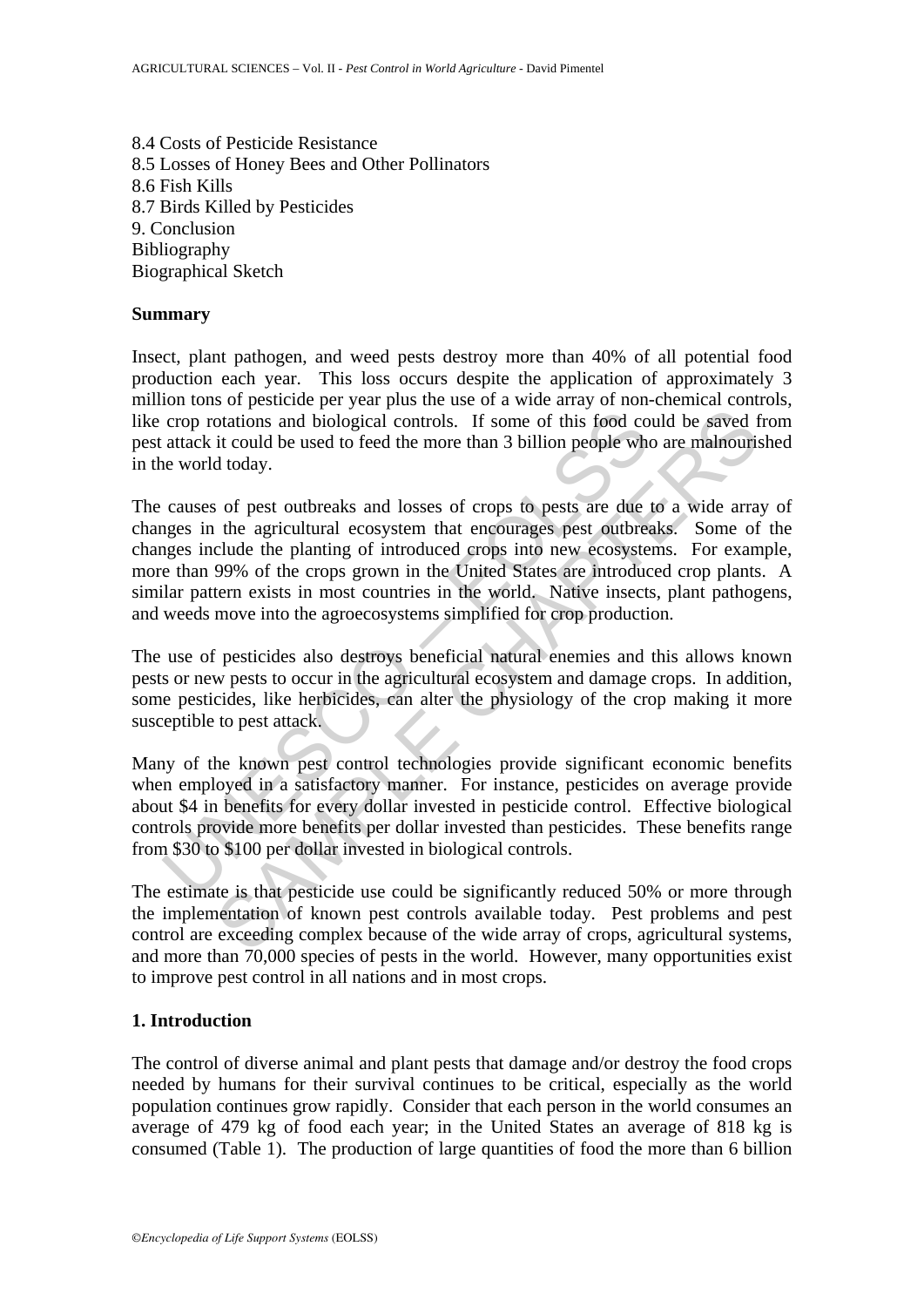people in the world and 275 million people in the U.S. is seriously stressing our natural resources including land, water, energy, and biota (Pimentel et al., 1999). Not only does agriculture use vast quantities of land, water, and energy resources but its influence on the stability and indeed survival of natural biodiversity is more widespread than any other human activity in the world. Clearing vast natural ecosystems to increase the needed food crops and livestock production, pumping immense quantities of water, application of agricultural chemicals plus other human manipulations are all contributing to the vast changes in ecological systems of world agriculture (Pimentel et al., 2000).

|                                                                                                              | <b>Food/Feed</b>                                                                                                                                                                                                                                                                                                                                                                                                                                                                                                                                                                                                                                            | <b>USA</b> | <b>China</b>         | World |  |
|--------------------------------------------------------------------------------------------------------------|-------------------------------------------------------------------------------------------------------------------------------------------------------------------------------------------------------------------------------------------------------------------------------------------------------------------------------------------------------------------------------------------------------------------------------------------------------------------------------------------------------------------------------------------------------------------------------------------------------------------------------------------------------------|------------|----------------------|-------|--|
|                                                                                                              | Food Grain                                                                                                                                                                                                                                                                                                                                                                                                                                                                                                                                                                                                                                                  | 100        | $387$ <sup>a</sup>   | 171   |  |
|                                                                                                              | Vegetables                                                                                                                                                                                                                                                                                                                                                                                                                                                                                                                                                                                                                                                  | 105        | $198^{\overline{a}}$ | 69    |  |
|                                                                                                              | Fruit                                                                                                                                                                                                                                                                                                                                                                                                                                                                                                                                                                                                                                                       | 125        | $35^{\mathrm{a}}$    | 57    |  |
|                                                                                                              | Meat and fish                                                                                                                                                                                                                                                                                                                                                                                                                                                                                                                                                                                                                                               | 137        | $62^{\mathrm{a}}$    | 45    |  |
|                                                                                                              | Dairy products                                                                                                                                                                                                                                                                                                                                                                                                                                                                                                                                                                                                                                              | 247        | 7 <sup>b</sup>       | 70    |  |
|                                                                                                              | Eggs                                                                                                                                                                                                                                                                                                                                                                                                                                                                                                                                                                                                                                                        | 14         | 14 <sup>a</sup>      | 6     |  |
|                                                                                                              | Fats and oils                                                                                                                                                                                                                                                                                                                                                                                                                                                                                                                                                                                                                                               | 28         | $5^{\rm b}$          | 11    |  |
|                                                                                                              | Sugars and sweeteners                                                                                                                                                                                                                                                                                                                                                                                                                                                                                                                                                                                                                                       | 62         | 7 <sup>b</sup>       | 19    |  |
|                                                                                                              | Total food                                                                                                                                                                                                                                                                                                                                                                                                                                                                                                                                                                                                                                                  | 818        | $406^{\overline{b}}$ | 448   |  |
|                                                                                                              | Feed grains                                                                                                                                                                                                                                                                                                                                                                                                                                                                                                                                                                                                                                                 | 663        | 70 <sup>b</sup>      | 166   |  |
|                                                                                                              | Grand total                                                                                                                                                                                                                                                                                                                                                                                                                                                                                                                                                                                                                                                 | 1481       | $476^b$              | 614   |  |
|                                                                                                              | kcal/person/day                                                                                                                                                                                                                                                                                                                                                                                                                                                                                                                                                                                                                                             | 3644       | $2734^{b}$           | 2698  |  |
| <sup>a</sup> Wan Baorui (1996); <sup>b</sup> Agrostat Data Base (1992).                                      |                                                                                                                                                                                                                                                                                                                                                                                                                                                                                                                                                                                                                                                             |            |                      |       |  |
| Table 1. Foods and feed grains supplied per capita (kg) per year in the United Stat<br>China, and the world. |                                                                                                                                                                                                                                                                                                                                                                                                                                                                                                                                                                                                                                                             |            |                      |       |  |
|                                                                                                              | Worldwide each year, despite the use of nearly 3 million tons of pesticides in the wo<br>pests (insects, diseases, and weeds) destroy more than 40% of the potential world f<br>production. In the U.S. where more than 0.5 million tons of pesticides are applied<br>year, pests destroy about 37% of the potential food production. Both the quantit<br>food crops lost to pests and the cost of pest control in terms of dollars and human he<br>are significant (Pimentel and Greiner, 1997). Of the agricultural chemicals curre<br>used throughout the world, pesticides have the most serious and far impacts on nat<br>ecosystems and biodiversity. |            |                      |       |  |
|                                                                                                              | Included in this article is an analysis of the basic resource requirements in                                                                                                                                                                                                                                                                                                                                                                                                                                                                                                                                                                               |            |                      |       |  |

Worldwide each year, despite the use of nearly 3 million tons of pesticides in the world, pests (insects, diseases, and weeds) destroy more than 40% of the potential world food production. In the U.S. where more than 0.5 million tons of pesticides are applied each year, pests destroy about 37% of the potential food production. Both the quantity of food crops lost to pests and the cost of pest control in terms of dollars and human health are significant (Pimentel and Greiner, 1997). Of the agricultural chemicals currently used throughout the world, pesticides have the most serious and far impacts on natural ecosystems and biodiversity.

Included in this article is an analysis of the basic resource requirements in crop production. An assessment is made of the ecological causes of pest outbreaks as well as the immediate and long range social costs of attempting to control pests of agriculture with pesticides and other pest control methods.

# **2. Natural Resources used in Agriculture**

In order to fully understand the role of pest control in agriculture, it is relevant to analyze the major natural resources required for a productive and sustainable agricultural system.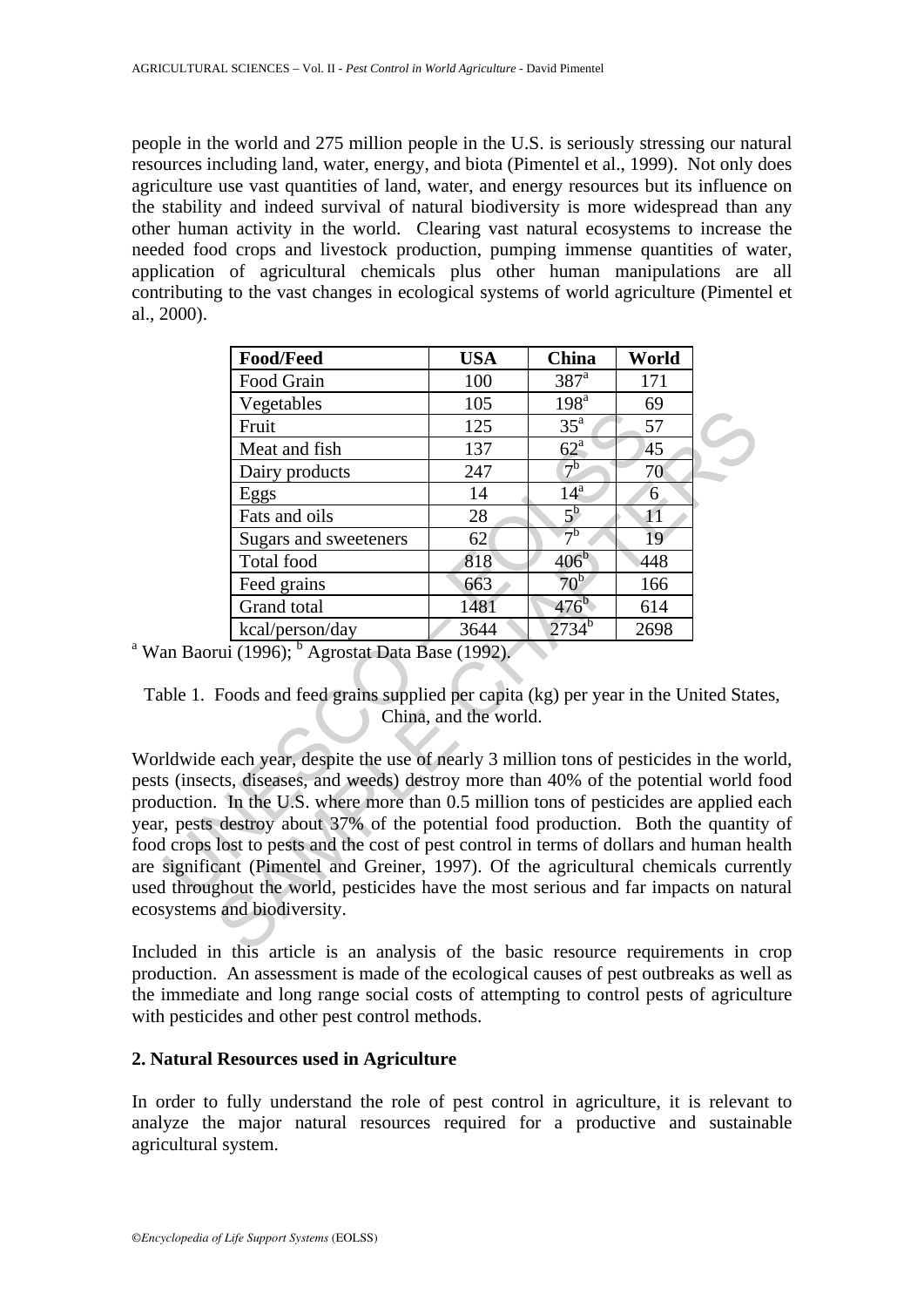# **2.1 Land**

Approximately 40% of the total land area (13 billion ha) of the world is managed by farmers for various kinds of agricultural production in the world (Pimentel et al., 1999). Most of this land (3.7 billion ha) is used for livestock production, because it has relatively low rainfall and generally is not suitable for crop production. Crop production takes place on about 1.5 billion ha.

Over many centuries changes in the agricultural production system imposed on ecosystems in the world, soil erosion has become a major environmental problem in the world (Pimentel et al., 1995; Pimentel and Kounang, 1998). The most damaging practice has been the removal of vegetative cover of soil to plant crops. This exposes the soil to wind and water erosion. Worldwide soil loss from cropland averages about 30 t/ha/yr or about 30 times the level of soil formation and sustainability (Pimentel et al., 1995; Pimentel and Kounang, 1998).

That the sum and sustainable sum and sustainable system and sustaina<br>
1995; Pimentel and Kounang, 1998).<br>
1988 adversely affects crop productivity by reducing organic n<br>
s, which provide plant nutrients and suitable soil Soil loss adversely affects crop productivity by reducing organic matter and the fine clays, which provide plant nutrients and suitable soil structure (Pimentel et al., 1995; Pimentel and Kounang, 1998). Erosion reduces water availability and water holding capacity of the soil. Then as the topsoil layer is thinned, this restricts the rooting depth. In these ways, erosion diminishes the productivity of agricultural land, and is a serious threat to maintaining a sustainable agriculture now and in the future.

# **2.2 Water**

Not only is water vital for all human life, its availability is the major limiting factor for all crops, livestock, and forest production (Pimentel et al., 1997a). All plants require enormous amounts of water for photosynthesis. For example, a corn crop producing about 8 tons/hectare (t/ha) will utilize about 5 million liters of water during the 3 month growing season.

or about 30 times the level of soil formation and sustainability (Piment<br>
imentel and Kounang, 1998).<br>
dversely affects crop productivity by reducing organic matter and the<br>
h provide plant nurrients and suitable soil stru In areas where rainfall is scarce, crops must be irrigated. An irrigated hectare of corn requires about 10 million liters of water because only about half of the water is utilized by the crop, the remainder is lost through evaporation and leaching (Pimentel et al., 1997a). Then too enormous amounts of fossil energy are required to move water from the source to the crop field for irrigation. For instance, pumping water from a depth of only 30 m requires about 3 times more fossil energy than to produce the same quantity of corn under rain-fed conditions (Pimentel, 1980). In California with abundant agriculture, 85% of the water is consumed by agriculture while only 15% is used by the public and industry (Postel, 1997).

Water is held in rivers, lakes, reservoirs and in enormous underground aquifers. Worldwide, underground aquifers are being mined primarily by agriculture at an alarming rate. The refilling of aquifers is extremely slow, or ranging from only about 0.1% to 0.3% per year (Pimentel, 1997a). Thus, all groundwater resources must be carefully managed, if they are to remain sustainable. Irrigation is expensive in terms of equipment and energy and should be restricted to high value crops, like tomatoes.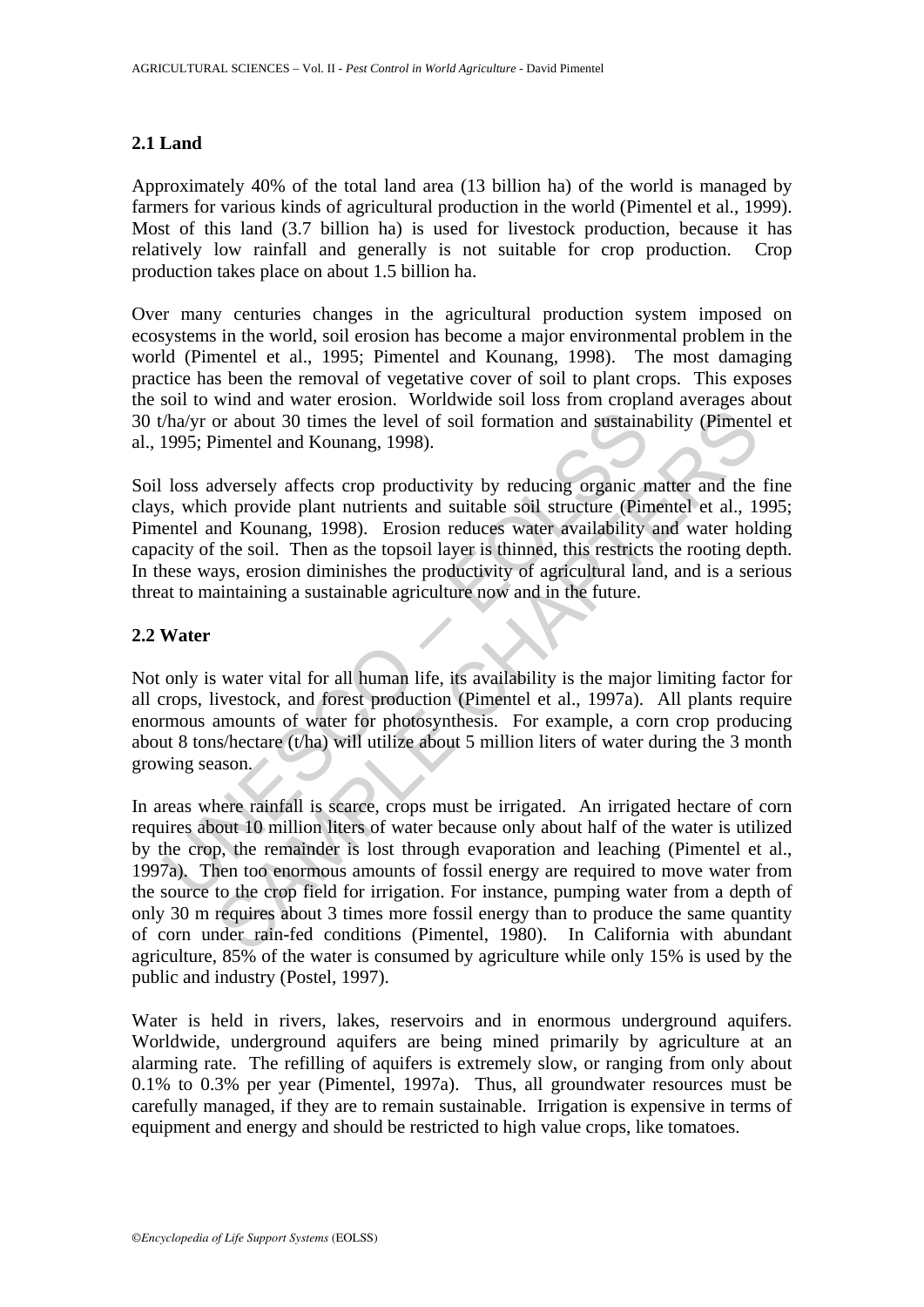# **2.3 Energy**

Beyond solar, human power, and animal power, fossil energy has become an essential resource in world agricultural production. Fossil energy is used to produce fertilizers and pesticides and run machinery and irrigation systems. While solar energy is free, fossil energy is finite expensive and becoming more so. At present from 20% to 25% of total fossil energy in the world is used to supply food to feed the present human population Pimentel et al., 1999). This includes the energy expenditure in production, processing, packaging, transport, preparation, and washing utensils. For each calorie that humans consume, approximately 10 calories of fossil and biomass energy are utilized (Pimentel, 2000).

At a time when the human population continues to grow rapidly, world oil reserves are projected to last from 40 to 50 years (Youngqukist, 1997; Ableson, 2000; Duncan, 2000). Thus significant problems are projected for agriculture because oil is a major resource used throughout the world agricultural production system.

# **2.4 Biological Resources**

ected to last from 40 to 50 years (Youngqukist, 1997; Abless<br>
(0). Thus significant problems are projected for agriculture becaurce used throughout the world agricultural production system.<br> **Biological Resources**<br> **Biolog** o last from 40 to 50 years (Youngqukist, 1997; Ableson, 2000; Dun<br>us significant problems are projected for agriculture because oil is a m<br>eed throughout the world agricultural production system.<br>cal Resources<br>or successfu Essential for successful agricultural and forestry production are most of the estimated 10 million species of plants, animals, and microbes that exist in the world (Pimentel et al., 1997b). For example, about one-third of the crops in the world depend upon insect pollination. This free service that is being negatively affected as human numbers and their activities are intruding on vital bee habitats. The widespread use of pesticide throughout agriculture is also killing many bees Pimentel and Greiner, 1997). In fact, in some regions pollinated crops now depend on the culture and/or the rental of honeybees and other pollinators to carry out the activities of pollination of major crops.

In addition to pollinators, some natural enemy species help in the control of many serious insect and weed pests worldwide. For example, many of the pest insects in cotton and apples are controlled by natural enemies (Pimentel, 1991). Worldwide, natural enemies provide more control of agricultural pests than all the pesticides applied in the world today.

Several species of microbes help fix nitrogen, thus providing vital nitrogen nutrients for food crop production. An estimated \$50 billion per year of useable nitrogen is provided to world agricultural crop by the action of nitrogen-fixing microbes (Pimentel et al., 1997b).

The diversity of genetic material utilized in crops and livestock are obtained from natural ecosystems and vital to increasing the productivity of agriculture. This has been well demonstrated in rice and wheat production.

# **3. Ecological Causes of Pest Problems**

Over many decades, agricultural technology has changed the dynamics of the ecology and economics of pest control. Some of these changes in agroecosystems have resulted in pest outbreaks. Although this assessment of the effects of diverse ecological changes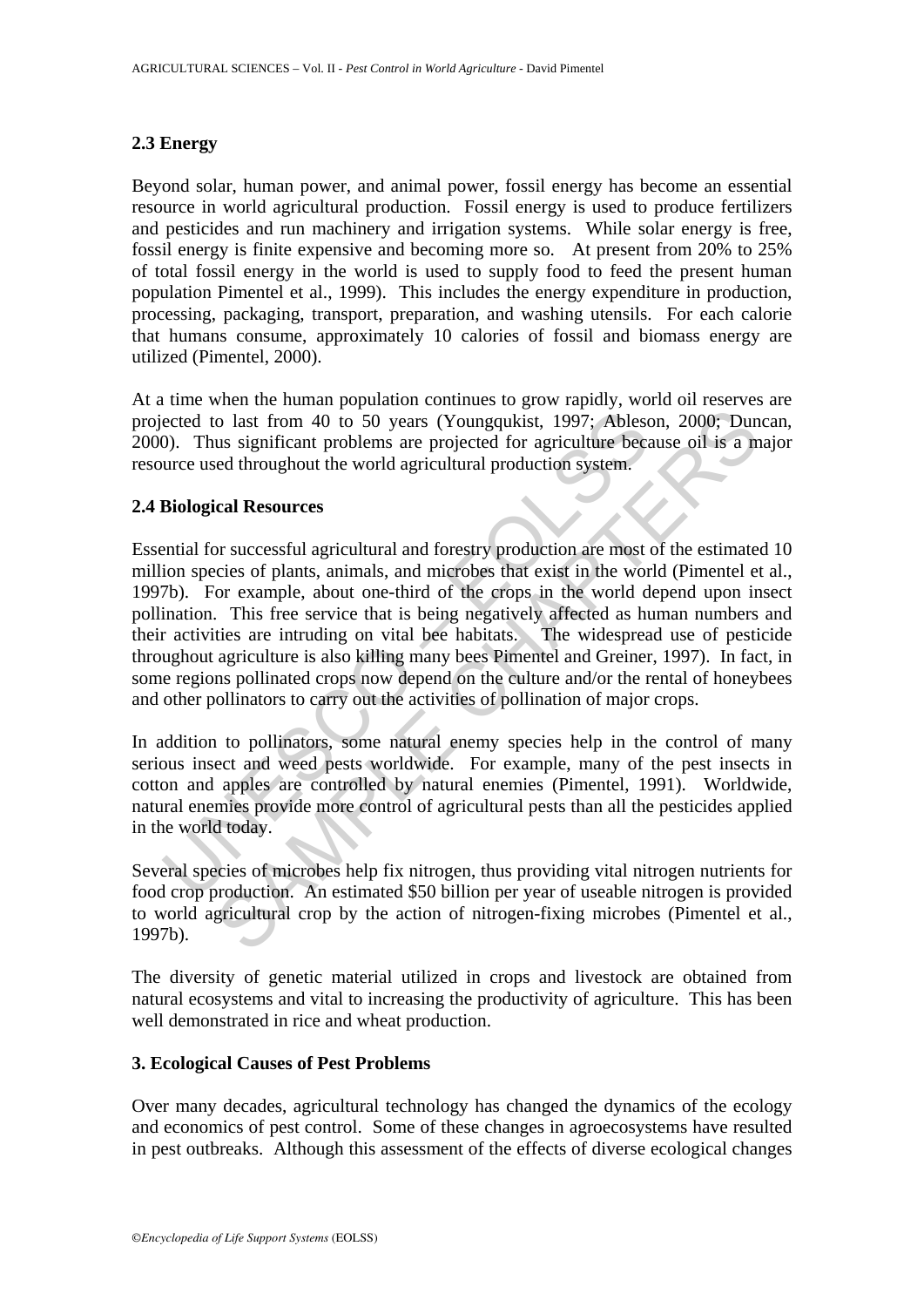on pest problems focuses on individual ecosystem alterations, pest outbreaks usually are the result of a complex combination of changing factors in a given agricultural ecosystem.

# **3.1 Introduced Crops**

es, it was attacked by the native Colorado potato bee*mlineata*). This beetle had originally coevolved with and fed *anum rostratum*). But when the potato was introduced into the spread onto the potato, which lacked any na was attacked by the native Colorado potato beetle (*Leptinotaca*). This beetle had originally coevolved with and fed on wild sand and onto the potato, which hacked any natural resistance into the Southwest, and anoto the Approximately 99% of all crops produced in the world and the United States are introduced from various parts of the world (Pimentel et al., 2000). All too frequently, some native insects and plant pathogens move from being parasitic on native plant species to attack and feed on the introduced crop (Pimentel, 1997). Not surprisingly, most of the introduced crops lack any natural resistance to the native pests because they have never been exposed to them. For example, when the potato (*Solanum tuberosum*), which originated in Bolivia and Peru, was introduced into the southwestern United States, it was attacked by the native Colorado potato beetle (*Leptinotarsa decemlineata*). This beetle had originally coevolved with and fed on wild sand bur (*Solanum rostratum*). But when the potato was introduced into the Southwest, the beetle spread onto the potato, which lacked any natural resistance to the beetle. Soon the insect became the most serious pest of potato in the U.S. and throughout the world. The beetle continues to be the major pest of potato today.

# **3.2 Introduced Pests**

Sometimes pest species of insects, pathogens, plants (weeds), mammals, and birds are introduced into a new ecosystem, where they become the major pest species in their new ecosystem. Unfortunately, the introduced crop pests often are introduced without their natural enemies which normally control the invading pest species in their native habitat. If an introduced crop plant lacks natural resistance, then the introduced pest population can and often does increase to outbreak levels and the crop suffers.

A classic example of this is the damage done by the gypsy moth (*Lymantria dispar*) which was brought from Europe into the eastern United States (Pimentel et al., 2000). Once released and established the moth reached outbreak levels and inflected severe damage on its new plant hosts, primarily oaks and related hardwoods. Subsequently, the moth has spread westward in the United States where it continues to damage valuable trees.

Dutch elm disease a continuing problem throughout the U.S., is the result of a chance introduction of a fungal pathogen associated with European elms to the American elm (*Ulmus americana*) population (Matthysse, 1959). Unfortunately the American elm lacked resistance to the new pathogen, so it continues infect American elms and to cause widespread destruction of these beautiful trees. In addition, the spread of this disease has hastened by the introduction of the European bark beetle (*Scolytus multistriatus*), which also increased quickly to outbreak levels in its new American habitat (Matthysse, 1959). Together, these two introduced species have been responsible for decimating the beautiful American elms throughout U.S. cities and countryside.

# **3.3 Monocultures**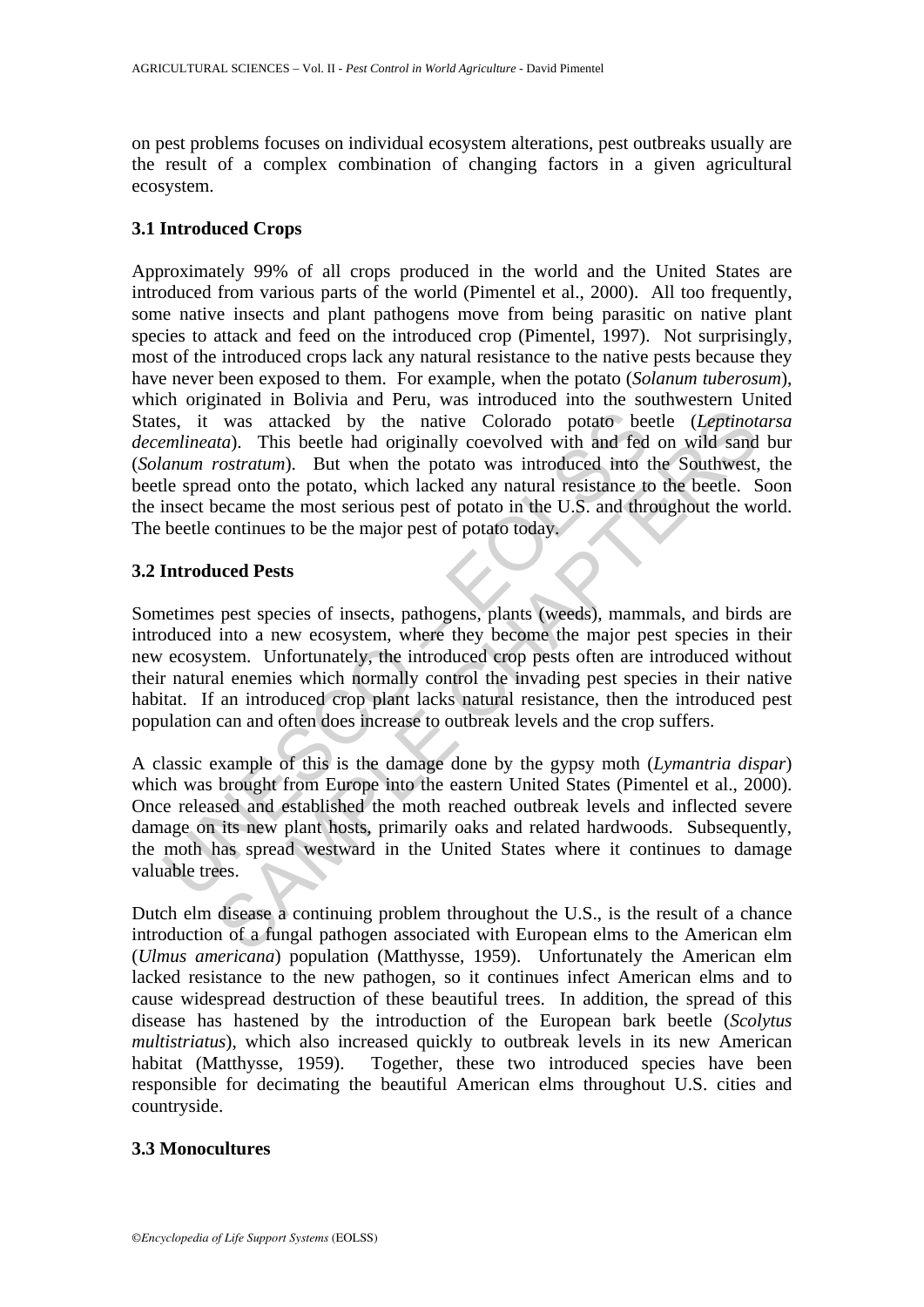Biotic communities in natural ecosystems normally consist of a complex group plant, animal, and microbe species. In crop production, however, the natural plant community and most other organisms are removed and replaced with a single crop–plant species. This greatly reduces the natural species diversity within the habitat. Planting vast areas of a country with one crop to the exclusion of other plant species, enabled the insect pests feeding on the crop plant's favorable conditions for their explosive increase (Pimentel, 1997). There were few other plant species and especially few natural enemies in the simplified habitat to help control the pest populations. Frequently, outbreaks of insect, plant pathogen, and weed pests follow the practice of monoculturing crops.

Although some combinations of plants, like cotton and alfalfa, may reduce pest problems, planting other crops, like cotton and corn, in combination helps increase pests (Pimentel, 1991). For example, planting cotton and corn crops close together increases certain insect pest populations, like *Heliothis zea*. Clearly knowledge of the ecology of pest populations and the specific crop plants can help reduce or prevent some pest problems.

# **3.4 Regional Climatic Differences**

Sometimes, the distribution of plants, animals, and microbes in nature is the result of the differential survival of parasite, predator, and host in specific climatic region (Elton, 1927). This means that some plants are able to escape severe attack from their usual parasites and predators if they can be grown in a climatic region unsuited to their natural enemy populations.

mentel, 1991). For example, planting cotton and corn crops elose<br>ain insect pest populations, like *Heliothis zea*. Clearly knowledg<br>populations and the specific crop plants can help reduce or<br>lems.<br>**Regional Climatic Diff** 1991). For example, planting coton and com crops close together increase the propulations, like *Heliothis zea*. Clearly knowledge of the ecologetions and the specific crop plants can help reduce or prevent some all **Clim** In agriculture, as well as in the wild, climatic conditions influence the degree of pest attack on a particular crop or animal. For example, potatoes grown in northern Maine or in North Dakota have fewer insect pests and experience less damage than potatoes grown in warmer regions of the United States. This occurs because the potato aphid (*Macrosipum euphoribae*), potato stalk borer (*Trichobaris trinotata*), and potato tuberworm (*Phthorimaea operculella*) are more serious pests in the warmer Southeast than in the cooler northern and mountainous regions (Pimentel, 1977). One indication of the differences is the severity of the pest problem related to climate is that 100% of the potato acreage in the Southeast U.S. is treated with insecticides, whereas only 65% is treated in the cooler regions of the North (Pimentel, 1977).

# **3.5 Breeding Crops**

Over time plant breeders have been able to make many crops somewhat resistant to some major pest species. The difference in pest resistance levels that may exist in crop plants and their effectiveness to resist pest attack is well illustrated with pea aphids (*Acyrthosiphon pisum*) pests of alfalfa. For example, five young pea aphids placed on a common crop variety of alfalfa produced a total of 290 offspring in 10 days, whereas the same number of aphids placed on a resistant variety of alfalfa produced a total of only 10 aphids in the same time (Dahms and Painter, 1940). Obviously, a pest population that has 29 fold greater rate of increase on a host plant will inflict significantly greater damage than one with an extremely low rate of increase.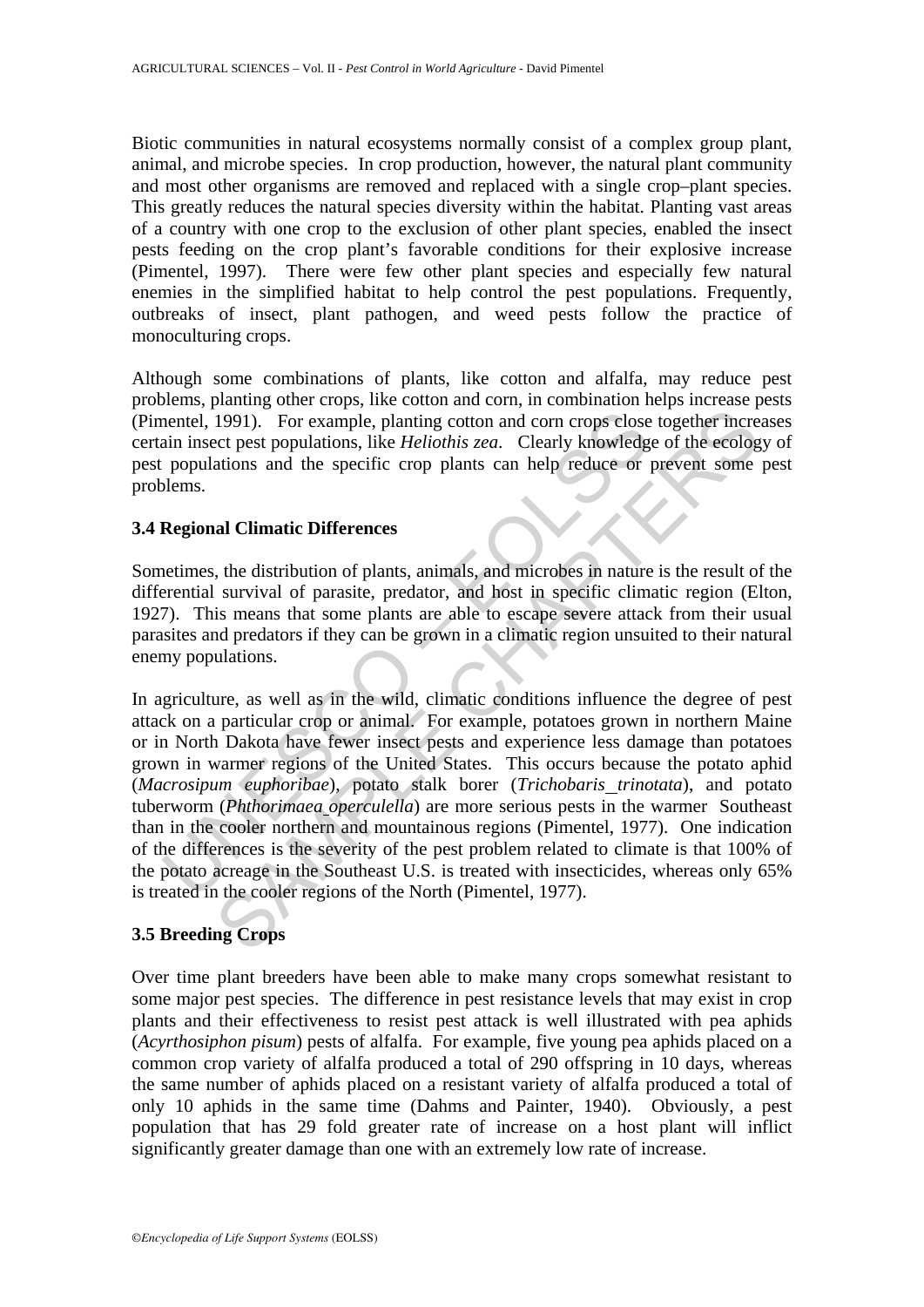One of the major ecological factors that has increased pest problems is the breeding of susceptible crop genotypes. This occurred during the period 1940 to 1970, when the prime aim of plant breeders was to increase crop yields. When altering the genetic makeup of the crop plant to increase yield, little or no attention was given to its resistance to pest attacks. In fact, the plant breeders were applying large quantities of pesticides to protect their high yielding experimental genotypes from pests. After 1970, there was a dramatic change and the plant breeders started to reduce their use of pesticides to a minimum and increase the resistance of crops to pests (PSAC, 1965). This emphasizes the importance of considering all factors involved in crop production when dealing with the causes of crop pest outbreaks.

# **3.6 Genetic Diversity**

islies associated with hosts in nature appear to be fairly stable in the preaks and this is related in large measure to genetic diversity ir systems in natural ecosystems. However, in agricultural ecsite pest population is sociated with hosts in nature appear to be fairly stable in terms of popula<br>and this is related in large measure to genetic diversity inherent in para<br>ms in natural ecosystems. However, in agricultural cocystems, who<br>st re Parasites associated with hosts in nature appear to be fairly stable in terms of population outbreaks and this is related in large measure to genetic diversity inherent in parasitehost systems in natural ecosystems. However, in agricultural ecosystems, when a parasite pest population is stressed by a single factor in the host plant or by a pesticide, it frequently evolves genetically to overcome the single factor resistance and subsequently is able to cause serious damage to crops. For example both parasitic stem rust and crown rust have been able to overcome genetic resistance bred into their oat host. To prevent this from happening in outbreaks of the stem rust, the cultivated oat varieties are changed approximately every 5 years to counter the changes evolving in the races of stem rust and crown rust (van der Plank, 1968). Perhaps by breeding resistant strain with sufficient genetic diversity, the instability of host plant resistance in crops can be reduced.

# **3.7 Plant Spacings**

The feeding intensity of herbivores and the damage it inflicts on its plant host depends upon the relative abundance of herbivores per unit of plant biomass. Thus, plant survival may depend on the spatial pattern of the plants in the field which affects herbivore density per plant.

In cultivated crops, densities of crop plants are carefully controlled to ensure optimal growth and thus a maximum economic yield. The spacings of cultivated crop plants, seldom similar to those in the wild, alter the natural pattern of the ecological habitat and may make it easy for herbivores to find and feed on their host plants (Pimentel, 1961).

Plant hosts, for example, existing in relatively dense stands, may limit the number of herbivores plant. In an investigation of insects and other herbivores on dense and dispersed plantings of cole crops demonstrated that there were one-fifth as many herbivores per unit plant area in the dense than in the dispersed planting.

 The total number of herbivores was greater in the dense than the dispersed planting, however, because there was significantly more vegetation in the dense than in the dispersed the herbivores were abundant on the dispersed plants than on the dense plants (Pimentel, 1961).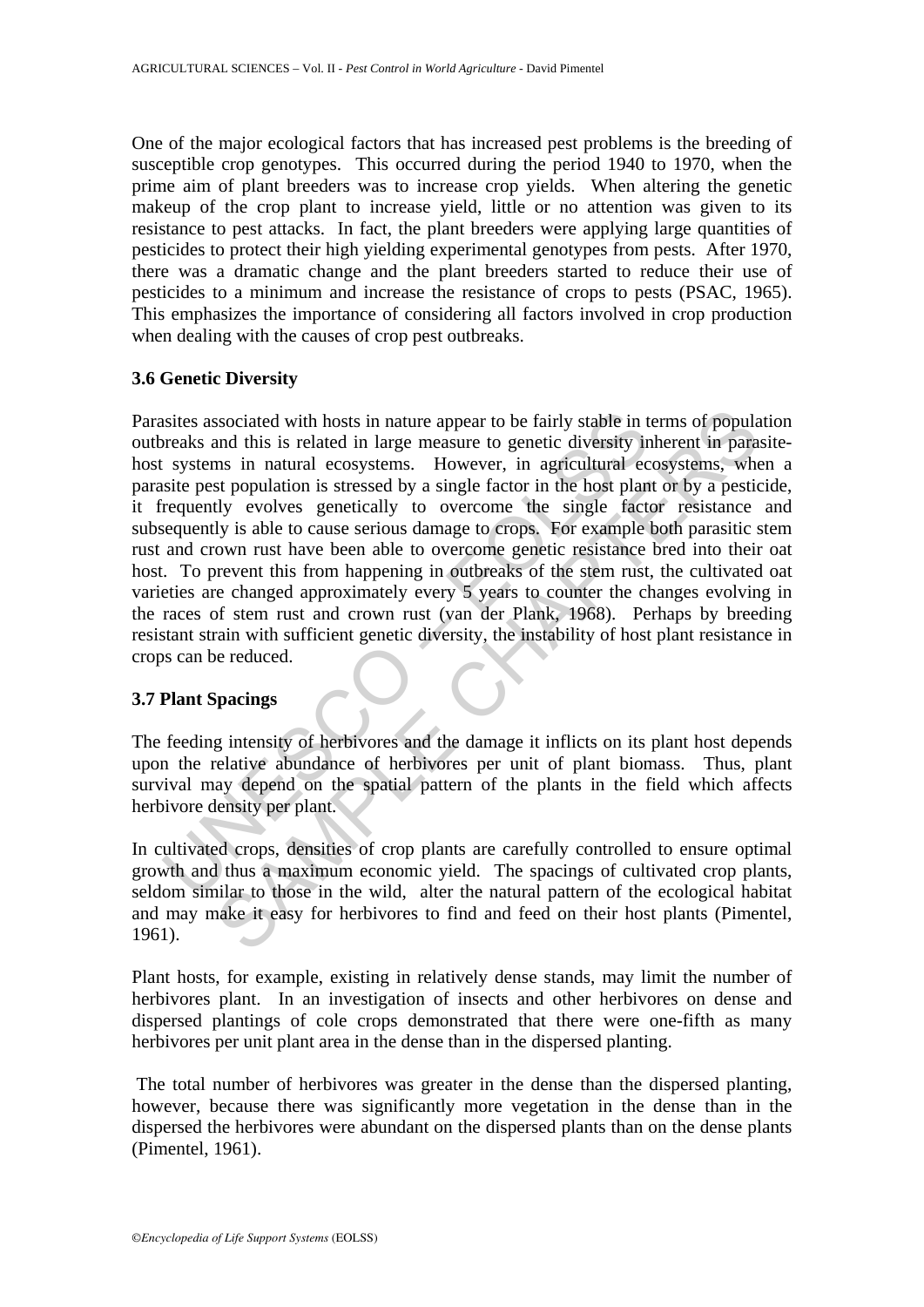- -
- -
- -

# TO ACCESS ALL THE **22 PAGES** OF THIS CHAPTER, Visit[: http://www.eolss.net/Eolss-sampleAllChapter.aspx](https://www.eolss.net/ebooklib/sc_cart.aspx?File=E5-24-10-00)

#### **Bibliography**

Abelson (2000). Decreasing reliability of energy. *Science*, 290(3 November), 931.

Agrostat. (1992). *Agrostat Data Base*. FAO 1992 Data Base.

Benbrook, C. M., Groth, E., Hoaaloran, J. M., Hansen, M. K., & Marquardt, S. (1996). *Pest Management at the Crossroads*. Yonkers, NY: Consumers Union.

Dahms, R. & R. Painter. (1940). Rate of reproduction of the pea aphid on different alfalfa plants. *J. Econ. Entomol*. 33, 688-692.

DeBach, P., & Rosen, D. (1991). *Biological Control by Natural Enemies*. New York: Cambridge University Press.

DeBach, P. H. (1964). *Biological Control of Insect Pests and Weeds*. New York: Reinhold.

Duncan, R. C. (2000). The Peak of World Oil Production and the Road to the Olduvai Gorge (Pardee Keynote Symposia No. Geological Society of America.

Elton, C. S. (1927). *Animal Ecology*. London: Sidgwick and Jackson, LTD.

Haseman, L. (1946). Influence of soil minerals on insects. *J. Econ. Entomol*. 39, 8-11.

Hokkanen, H. M. T., & Pimentel, D. (1989). New associations in biological control: theory and practice. *Can. Entomol.*, 121, 828-840.

Levin, S., & Pimentel, D. (1981). Selection of intermediate rates of increase in parasite-host systems. *Am. Nat.*, 117, 308-315.

Matthyse, J. (1959). An evaluation of mist plowing and sanitation in Dutch elm disease control programs. *Cornell Misc. Bull*. 30, NYS Coll. Agr.

NAS. (2000). *The Future Role of Pesticides in US Agriculture*. Washington, DC: Academic Press.

Stat. (1992). Agrostat Data Base. FAO 1992 Data Base.<br>
Forock, C. M., Groth, E., Hoaaloran, J. M., Hansen, M. K., & Marquardt, S. (19<br>
Crossroads. Yonkers, NY: Consumers Union.<br>
Ims. R. & R. Painter. (1940). Rate of reprod 992). Agrostat Data Base. FAO 1992 Data Base.<br>
M. Grob, P. Hoaloran, J. M., Hansen, M. K., & Marquardt, S. (1996). Pest Manage<br>
and S. Yonkers, NY: Consumers Union.<br>
R. Painter. (1940). Rate of reproduction of the pea aphi Oka, I. N. (1996). Integrated Crop Pest Management: one way to empower farmers to develop efficient and environmentally sound agricultural practices. *Indonesian Agricultural Research and Development Journal*, 18(1): 1-12.

Oka, I. N., & Pimentel, D. (1976). Herbicide (2,4-D) increases insect and pathogen pests on corn. *Science*, 193, 239-240.

Paoletti, M. G., & Pimentel, D. (1996). Genetic engineering in agriculture and the environment. *BioScience*, 46(9), 665-673.

Petterson, O. (1997). Pesticide use in Swedish agriculture: the case of a 75% reduction. pp. 79-102 in *Techniques for Reducing Pesticide Use, Economic and Environmental Benefits*. D. Pimentel, ed. Chichester, UK: John Wiley & Sons.

Pimentel, D. (1961). The influence of plant spatial patterns on insect populations. *Annals of the Entomological Society of America*, 54, 61-69.

Pimentel, D. (1977). Ecological basis of insect pest, pathogen and weed problems. In J. M. Cherrett & G. R. Sagar (Eds.), *The Origins of Pest, Parasite, Disease and Weed Problems* (pp. 3-31). Oxford: Blackwell.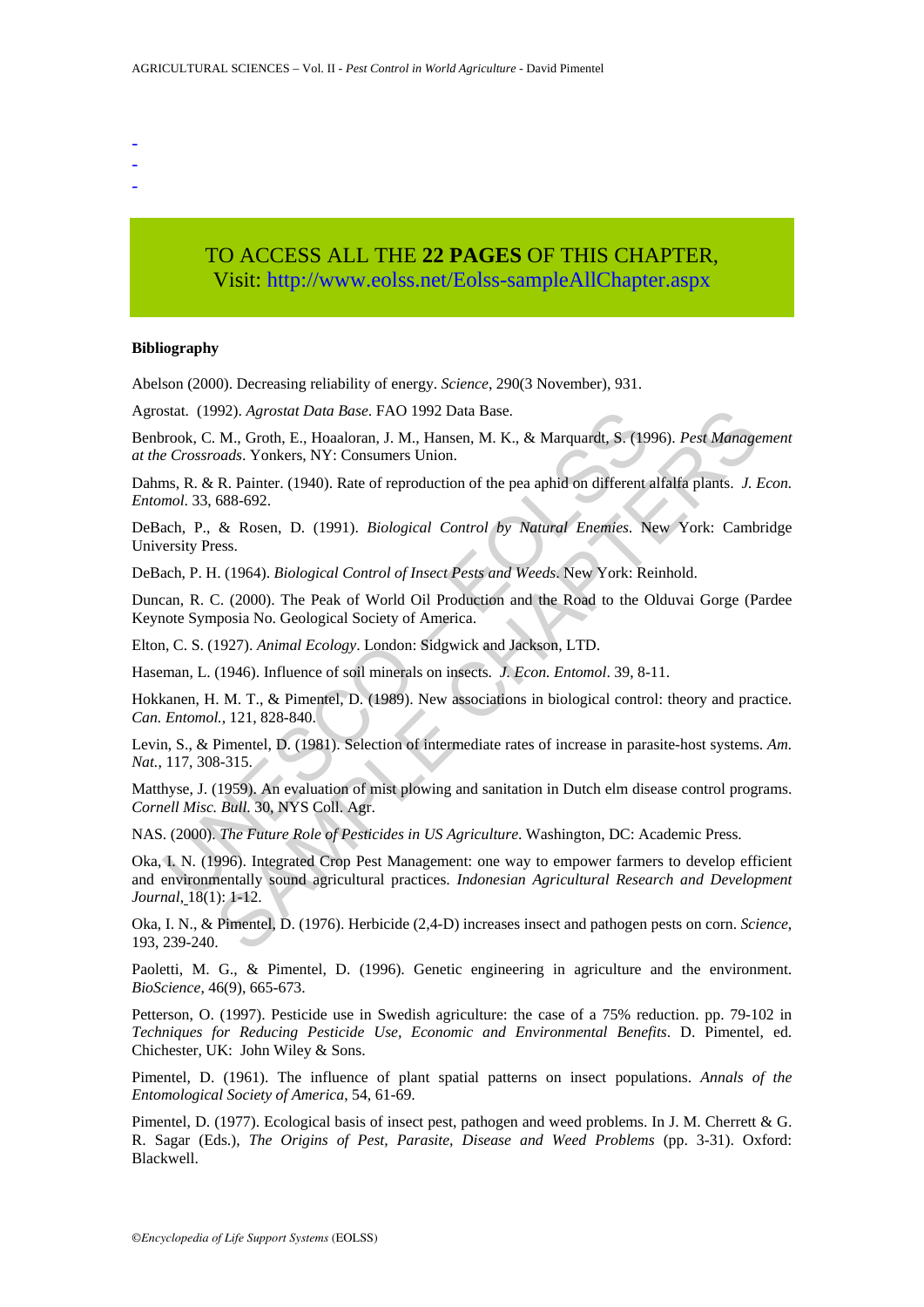Pimentel, D. (1980). *Handbook of Energy Utilization in Agriculture.* Boca Raton, FL: CRC press.

Pimentel, D. (1986). *Agroecology and economics*. New York: John Wiley and Sons.

Pimentel, D. (1991). *Handbook on Pest Management in Agriculture*. VolumesI, II, and III. Boca Raton, FL: CRC Press.

Pimentel, D. (1997). *Techniques for Reducing Pesticides: Environmental and Economic Benefits*. Chichester, UK: John Wiley.

Pimentel, D., Bailey, O., Kim, P., Mullaney, E., Calabrese, J., Walman, F., Nelson, F., & Yao, X. (1999). Will the limits of the Earth's resources control human populations? Environment, Development and Sustainability, 1, 19-39.

Pimentel, D., & Greinier, A. (1997). Environmental and socio-economic costs of pesticide use. In D. Pimentel (Ed.), *Reducing Pesticides: Environmental and Economic Benefits,* Chichester, UK: John Wiley & Sons pp.51-78.

Pimentel, D. and Hart, K. (2001). Pesticide use: ethical, environmental, and public health implications. pp.79-108 in *New Dimensions in Bioethics: Science, Ethics and the Formulation of Public Policy*. W. Galston and E. Shurr, eds. Boston : Kluwer Academic Publishers.

Pimentel, D., Harvey, C., Resosudarmo, P., Sinclair, K., Kurz, D., McNair, M., Crist, S., Sphpritz, L., Fitton, L., Saffouri, R., & Blair, R. (1995). Environmental and economic costs of soil erosion and conservation benefits. *Science*, 267, 1117-1123.

metel, D., and Hart, K. (2001). Pesticide use: ethical, environmental, and publical, D., and Hart, K. (2001). Pesticide use: ethics and the Formulation bolon and E. Shurr, eds. Boston : Kluwer Academic Publishers.<br>
Inc., D and Hart, K. (2001). Pesticide use: ethical, environmental, and public health implication<br> *New Dimensions in Bioehitics: Science, Ethics and the Formulation of Public Policy<br>
E. Shurr, eds. Boston : Kluwer Academic Publi* Pimentel, D., Houser, J., Preiss, E., White, O., Fang, H., Mesnick, L., Barsky, T., Tariche, S., Schreck, J., & Alpert, S. (1997a). Water resources: agriculture, the environment, and Society. *BioScience*, 47(2), 97- 106.

Pimentel, D., & Kounang, N. (1998). Ecology of soil erosion in ecosystems. *Ecosystems*, 1, 416-426.

Pimentel, D., & Lehman, H. (1993). *The Pesticide Question: Environment, Economics and Ethics*. New York: Chapman and Hall.

Pimentel, D., Wilson, C., McCullum, C., Huang, R., Dwen, P., Flack, J., Tran, Q., Saltman, T., & Cliff, B. (1997b). Economic and environmental benefits of biodiversity. *BioScience*, 47(11), 747-758.

Pimentel, D., & Raven, P. H. (2000). BT corn pollen impacts on nontarget Lepidoptera: assessment of effects in nature. *Proceedings of the National Academy of Sciences*, 97(15), 8198-8199.

Pimentel, D., Lach, L., Zuniga, R., & Morrison, D. (2000). Environmental and economic costs of nonindigenous species in the United States. *BioScience*, 50(1), 53-65.

Postel, S. (1997). *Last Oasis: Facing Water Scarcity*. New York: W.W. Norton and Co.

PSAC (1965). *Restoring the Quality of Our Environment.* . Washington, DC: Report of the Environmental Pollution Panel. President's Science Advisory Committee. The White House. November.

USBC (1999). *Statistical Abstract of the United States 1999*. Washington, DC: U.S. Bureau of the Census, U.S. Government Printing Office.

USDA (1998). *Agricultural Statistics*. Washington, DC: USDA.

Van der Plank, J. (1968). *Disease Resistance in Plants*. New York: Academic.

Walker, J., R. Larson and A. Taylor. (1958). Diseases of cabbage and related plants. *USDA Agr. Handbook No. 144*. Washington, DC: Agr. Res. Service.

Wan Baroui. (1996). *Report of the Vice Minister of the Chinese Ministry of Agriculture*. October. People's Republic of China.

WHO (1992). *Our Planet, our Health: Report of the WHO Commission on Health and Environment*. Geneva: World Health Organization.

Youngquist, W. (1997). *Geodestinies: The Inevitable Control of Earth Resources Over Nations and Individuals*. Portland, OR: National Book Company.